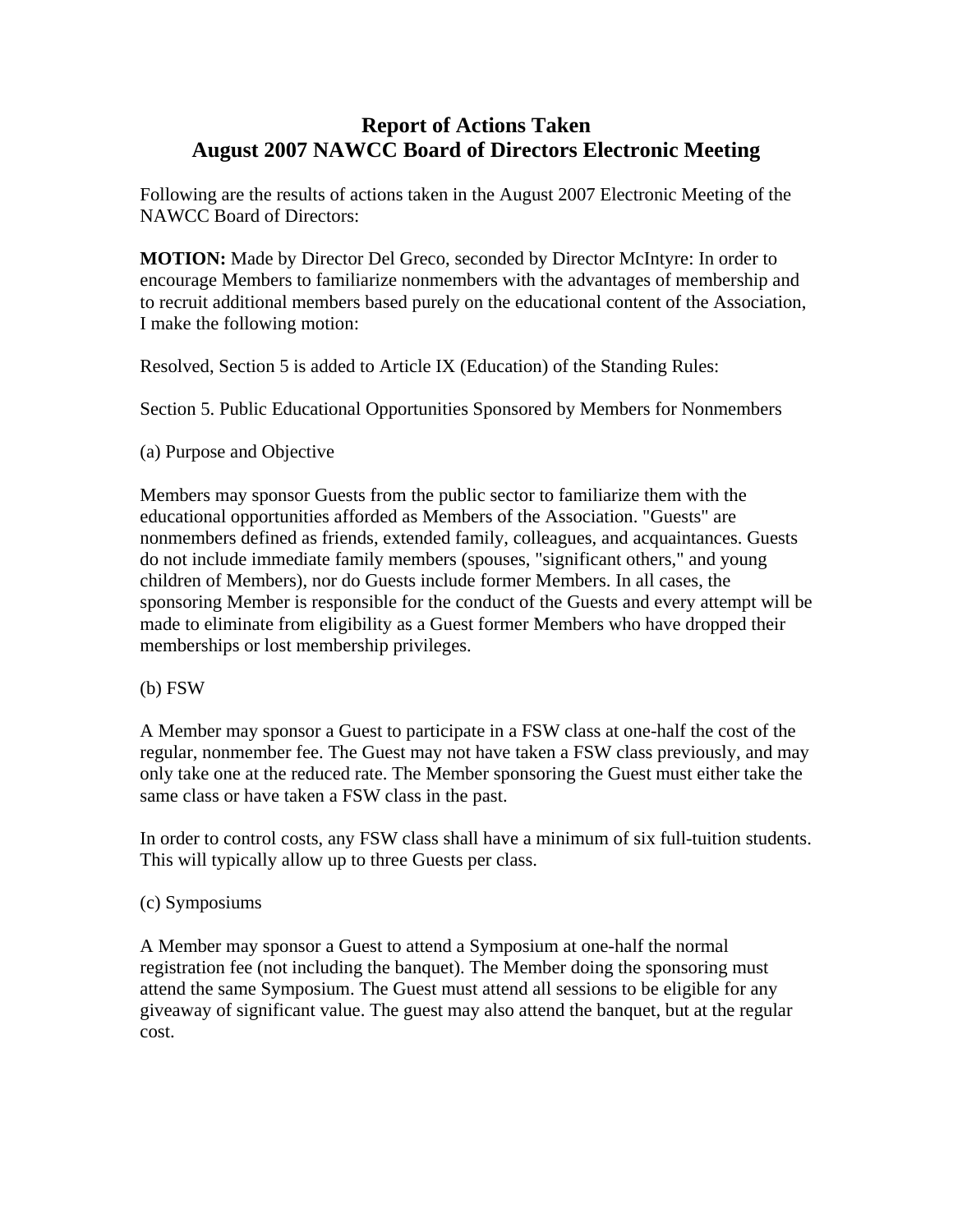(d) Museum

A Member may sponsor a Guest's (and the Guest's immediate family) admission to the Museum at half-price. The Member need not be present.

(e) Responsibilities

The executive director is responsible for creating any forms and passes needed to effectuate (b) and (d). The symposium chair is responsible for adjusting procedures and registration forms for (c).

A quorum being present, the motion is defeated, failing to receive a majority of the Board. Voting yea: Del Greco. Voting nay: Bazelon, Bryan, Collard, Coulson, Grosby, Hubby, Klein, Landis, McIntyre, Orr. Absent: none.

**MOTION:** Made by Director Del Greco, seconded by Director McIntyre: That the following NAWCC members be appointed or reappointed as chairs of the listed national committees:

Awards: James Gilmore (reappointment) B&P: John Hubby (reappointment) Crafts: Jerry Thornsberry (reappointment) Publications: William Keller (reappointment) Education: Mike Dempsey (reappointment) Ethics: Tom Brown (reappointment) Library Collections: Craig Grosby (new appointment) Museum Collections: Bruce Bazelon (reappointment) Program: David Gorrell (new appointment) WFT Symposium: Tom McIntyre (new appointment)

Furthermore, that approval shall be given by voting on the group as a single, secret ballot.

A quorum being present, the motion is approved, having received a majority vote of the Board of Directors.

**MOTION:** Made by Vice Chair Hubby, seconded by Director Orr: Resolved, that the Greater Los Angeles Regional be authorized to conduct a second day public entry event at their convention scheduled for February 8th and 9th, 2008. A proposal is attached herewith, in which the normal rules for admittance under Article XV Section 6(c) of the Standing Rules will apply on the first day (Feb. 8) but be suspended to permit entry of non-members for the activities scheduled for the second day (Feb. 9); further, that in addition to the requirements stated in the proposal the Greater Los Angeles Regional Chair is required to submit a special convention report (also attached) within 60 days following the event to the Convention Committee and the Board in lieu of the report normally provided to the Convention Committee.